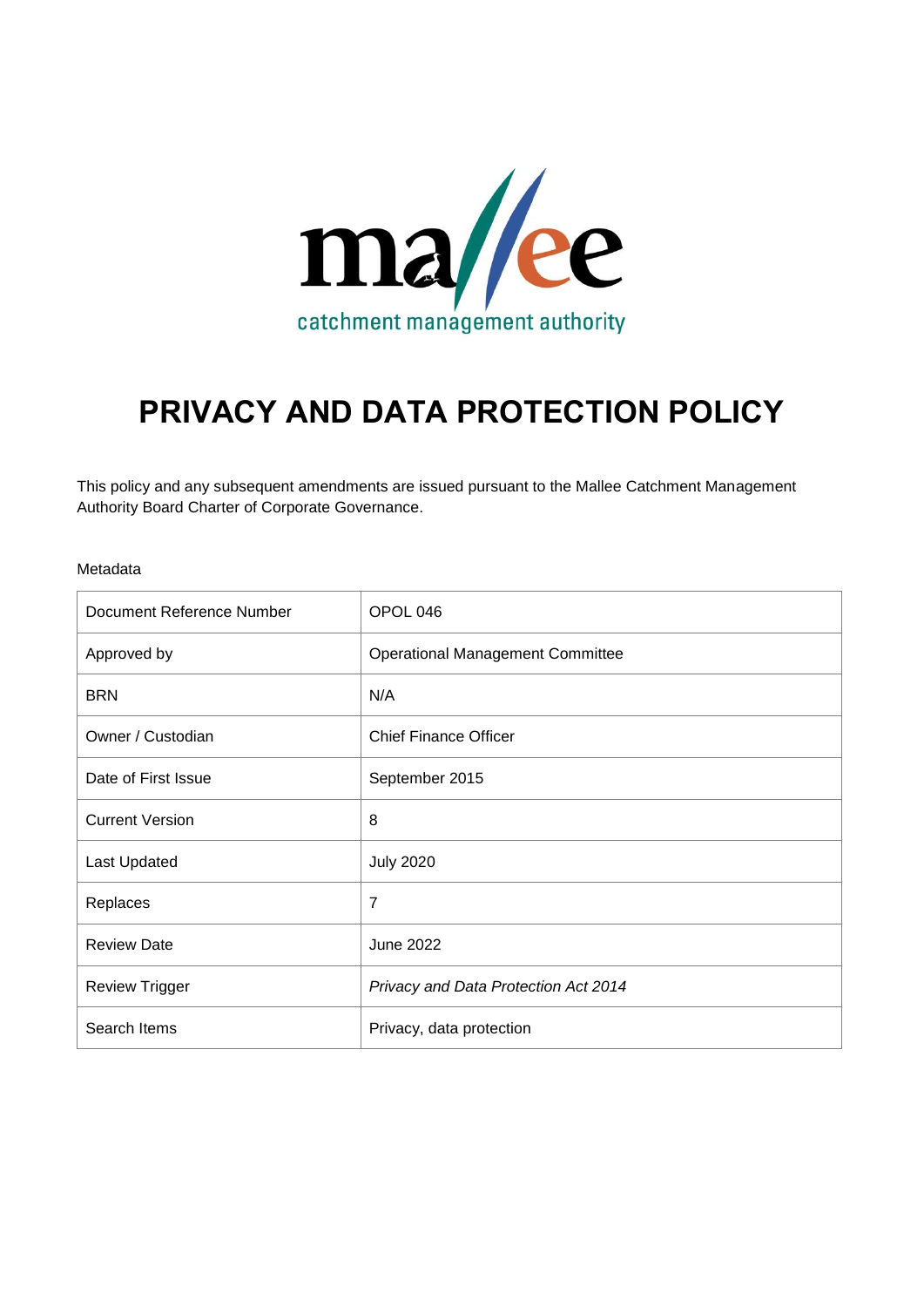## **1. Purpose**

The aim of this policy is to provide both employees and the public with a clear statement outlining how Mallee CMA collects, uses, discloses, stores, secures and disposes of Personal Information, in accordance with the Victorian Information Privacy Principles, the *Privacy and Data Protection Act 2014* (Vic) (PDP Act) and, where applicable, the *Privacy Act 1988* (Cth) and the Health Privacy Principles (the HPPs) which are similar to the IPPs in the PDP Act.

This policy also establishes:

- Standards for the release of personal information relating to Directors, employees, contractors and members of Advisory Groups and Board Committees of Mallee CMA;
- A form for approval of release of personal information for web sites, annual reports, media releases, business cards, etc.

## **2. Application**

This policy applies to all Directors, members of Board Committees, members of Advisory Groups, employees of and contractors to Mallee CMA.

Mallee CMA is strongly committed to protecting the privacy of individuals and will only ever collect, use, disclose, store, secure and dispose personal information about employees and other individuals in in accordance with the *Privacy and Data Protection Act 2014* (Vic) and the *Health Records Act 2001* (Vic), which regulate the collection, use and disclosure of personal information.

| 3. Roles and Responsibilities |  |
|-------------------------------|--|
|                               |  |

| <b>Who</b> | <b>Activity</b>                                                                                                                                                                                                                   |  |
|------------|-----------------------------------------------------------------------------------------------------------------------------------------------------------------------------------------------------------------------------------|--|
| Mallee CMA | In the course of conducting normal business activities, Mallee CMA collects, records,<br>maintains and uses personal information in relation to its employees and other<br>stakeholders.                                          |  |
|            | At or before the time (or, if not practicable, as soon as practicable after) Mallee CMA<br>collects personal information from the individual, Mallee CMA will take reasonable steps<br>to ensure that the individual is aware of: |  |
|            | The identity of Mallee CMA and contact details;<br>٠                                                                                                                                                                              |  |
|            | Why the information is required and what the intended use of the information is;<br>٠                                                                                                                                             |  |
|            | What law, if any, allows them to ask for the information;<br>$\bullet$                                                                                                                                                            |  |
|            | Who else, if any, will have access to the information;<br>$\bullet$                                                                                                                                                               |  |
|            | What will happen if the information is not provided; and<br>$\bullet$                                                                                                                                                             |  |
|            | How the information can be viewed by the individual and corrected it if it is wrong<br>$\bullet$<br>or needs updating.                                                                                                            |  |
|            | Personal information will be collected by lawful and fair means. Mallee CMA will not<br>collect unnecessary personal information or collect medical information without prior<br>consent.                                         |  |
|            | Mallee CMA will protect personal information from misuse, loss, unauthorised access,<br>modification or disclosure.                                                                                                               |  |
|            | Other than as permitted by law, Mallee CMA will not disclose or use personal<br>information for any purpose other than that for which the information is collected.                                                               |  |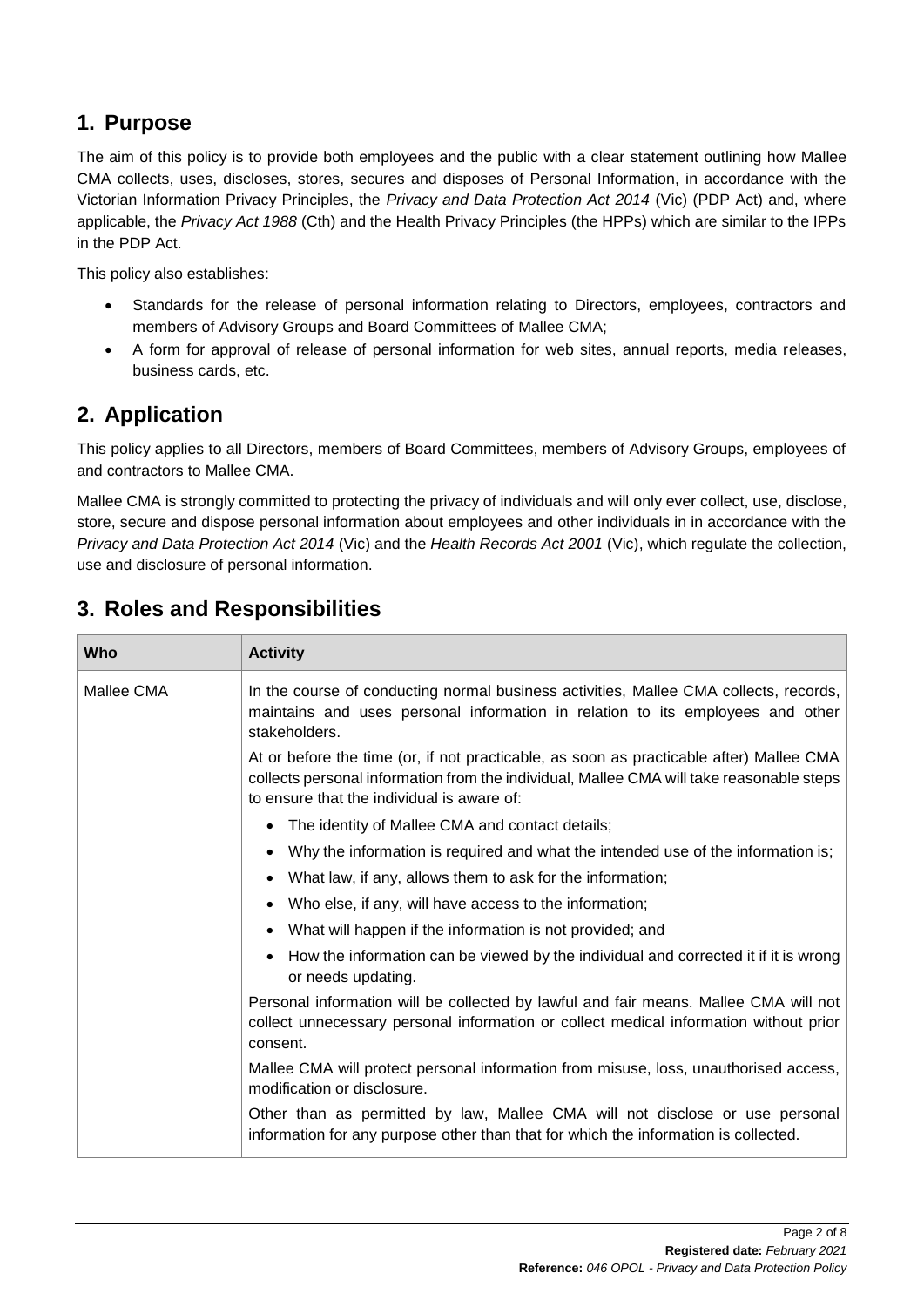| Privacy and Data          | Overseeing privacy compliance within Mallee CMA, responding to requests for access     |
|---------------------------|----------------------------------------------------------------------------------------|
| <b>Protection Officer</b> | to and correction of information and managing any complaints about the CMA's           |
| (CFO)                     | handling of personal information.                                                      |
| Individual                | Provide accurate personal information; and<br>Update personal information as required. |

# **4. Business Rules**

| <b>Activity</b>                                                                                                                                                                 | <b>Rules</b>                                                                                                                                                                                                                                                                                                                                                                                                                                                                                                    |                                                                                                                                                                                                                                                                             |
|---------------------------------------------------------------------------------------------------------------------------------------------------------------------------------|-----------------------------------------------------------------------------------------------------------------------------------------------------------------------------------------------------------------------------------------------------------------------------------------------------------------------------------------------------------------------------------------------------------------------------------------------------------------------------------------------------------------|-----------------------------------------------------------------------------------------------------------------------------------------------------------------------------------------------------------------------------------------------------------------------------|
| Collection                                                                                                                                                                      | Mallee CMA will only collect personal information that is:                                                                                                                                                                                                                                                                                                                                                                                                                                                      |                                                                                                                                                                                                                                                                             |
|                                                                                                                                                                                 | Necessary to undertake its programs, activities and functions; and/or<br>$\bullet$                                                                                                                                                                                                                                                                                                                                                                                                                              |                                                                                                                                                                                                                                                                             |
|                                                                                                                                                                                 | superannuation, leave and emergency contact details.                                                                                                                                                                                                                                                                                                                                                                                                                                                            | Standard human resources information such as job application, pay,                                                                                                                                                                                                          |
|                                                                                                                                                                                 | Where practical Mallee CMA will make processes available to interact with Mallee CMA<br>anonymously or with a pseudonym.                                                                                                                                                                                                                                                                                                                                                                                        |                                                                                                                                                                                                                                                                             |
|                                                                                                                                                                                 | In the event that monitoring cameras are deployed on public land signage will be<br>erected at entry points to the location and land managers will be notified.                                                                                                                                                                                                                                                                                                                                                 |                                                                                                                                                                                                                                                                             |
|                                                                                                                                                                                 | the meeting.                                                                                                                                                                                                                                                                                                                                                                                                                                                                                                    | CEO or CFO may approve the recording of a Mallee CMA organised video / tele-<br>conference, in this event notification will be provided to participants prior to the start of                                                                                               |
|                                                                                                                                                                                 | If it is reasonable and practicable to do so, Mallee CMA will collect personal information<br>about an individual only from that individual.                                                                                                                                                                                                                                                                                                                                                                    |                                                                                                                                                                                                                                                                             |
|                                                                                                                                                                                 | would pose a serious threat to the life or health of any individual.                                                                                                                                                                                                                                                                                                                                                                                                                                            | If Mallee CMA collects personal information about an individual from a third party, it will<br>take reasonable steps to ensure that the individual is, or has been made, aware of the<br>above matters except to the extent that making the individual aware of the matters |
| Use and Disclosure                                                                                                                                                              | Mallee CMA will explain how information is to be used at the time that it is collected.<br>Personal information will only be disclosed as required or permitted by law.<br>If Mallee CMA utilises contractors to fulfil some of its functions, and those contractors<br>require access to personal information to enable them to fulfil their responsibilities to<br>Mallee CMA, they will be required by Mallee CMA to use the information only for the<br>specific purposes for which it is supplied to them. |                                                                                                                                                                                                                                                                             |
|                                                                                                                                                                                 |                                                                                                                                                                                                                                                                                                                                                                                                                                                                                                                 |                                                                                                                                                                                                                                                                             |
| Directors, Advisory Group or Board Committee members and employees will be<br>requested on appointment to consent in writing to the limited release of personal<br>information. |                                                                                                                                                                                                                                                                                                                                                                                                                                                                                                                 |                                                                                                                                                                                                                                                                             |
|                                                                                                                                                                                 | The standard Consent Form is 'Attachment 1' to this policy.                                                                                                                                                                                                                                                                                                                                                                                                                                                     |                                                                                                                                                                                                                                                                             |
|                                                                                                                                                                                 | Unless exceptional circumstances apply, it is Mallee CMA's policy to release the<br>following information:                                                                                                                                                                                                                                                                                                                                                                                                      |                                                                                                                                                                                                                                                                             |
|                                                                                                                                                                                 | Web site information / Annual Report                                                                                                                                                                                                                                                                                                                                                                                                                                                                            | <b>Media Release</b>                                                                                                                                                                                                                                                        |
|                                                                                                                                                                                 | Photo                                                                                                                                                                                                                                                                                                                                                                                                                                                                                                           | Photo                                                                                                                                                                                                                                                                       |
|                                                                                                                                                                                 | Name                                                                                                                                                                                                                                                                                                                                                                                                                                                                                                            | Name                                                                                                                                                                                                                                                                        |
|                                                                                                                                                                                 | Role with the Authority                                                                                                                                                                                                                                                                                                                                                                                                                                                                                         | Role                                                                                                                                                                                                                                                                        |
|                                                                                                                                                                                 | Regional location                                                                                                                                                                                                                                                                                                                                                                                                                                                                                               | Contact number for enquiries                                                                                                                                                                                                                                                |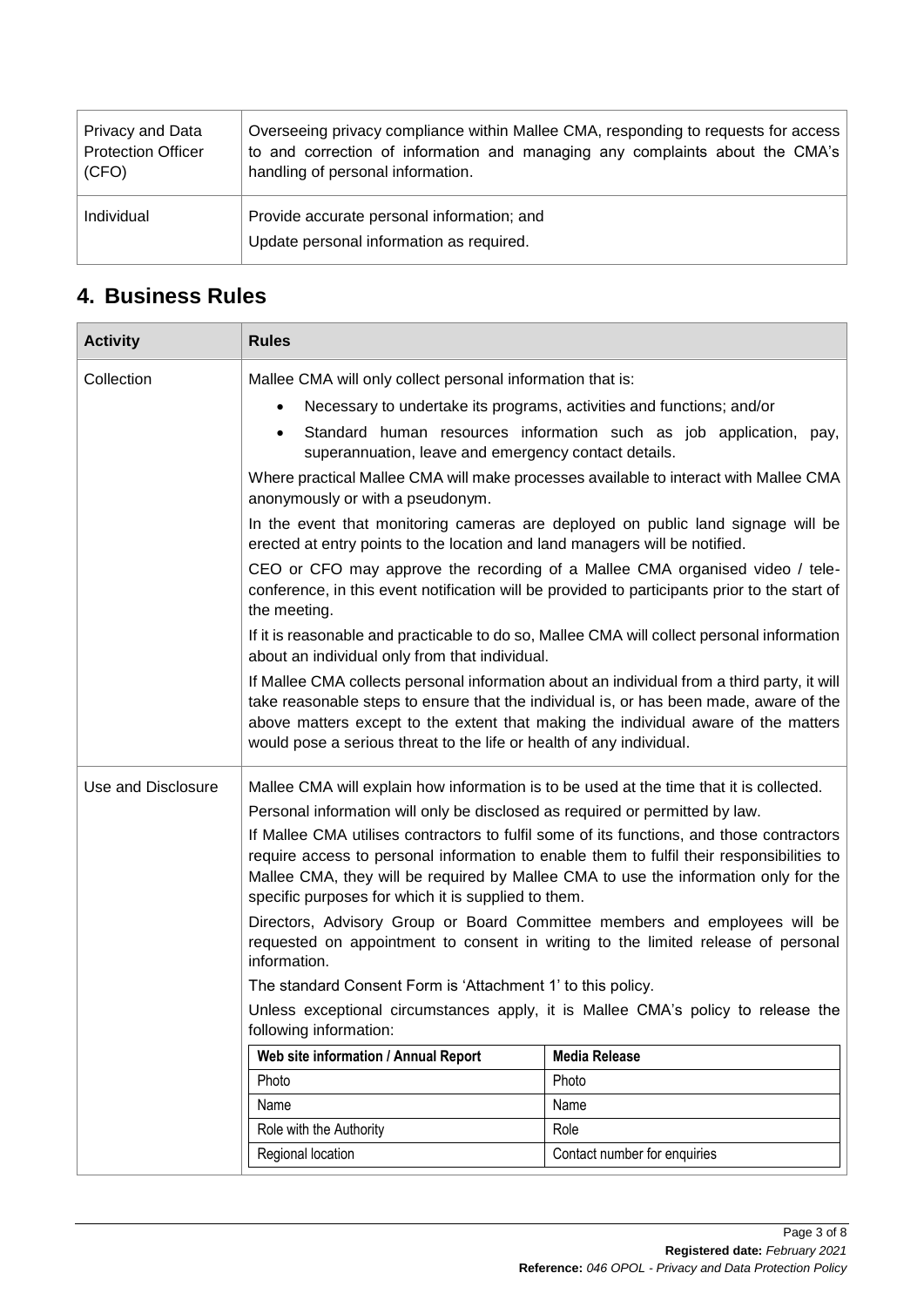|                          | Professional affiliations                                                                                                                                                                                                                                                                                                                                                                                                                                                                                               | <b>Business card information - employees</b>                                                                                                                                                                                                                                                                                                                   |
|--------------------------|-------------------------------------------------------------------------------------------------------------------------------------------------------------------------------------------------------------------------------------------------------------------------------------------------------------------------------------------------------------------------------------------------------------------------------------------------------------------------------------------------------------------------|----------------------------------------------------------------------------------------------------------------------------------------------------------------------------------------------------------------------------------------------------------------------------------------------------------------------------------------------------------------|
|                          | Skills relevant to Board membership (Board only)                                                                                                                                                                                                                                                                                                                                                                                                                                                                        | Name                                                                                                                                                                                                                                                                                                                                                           |
|                          |                                                                                                                                                                                                                                                                                                                                                                                                                                                                                                                         | Role (position)                                                                                                                                                                                                                                                                                                                                                |
|                          |                                                                                                                                                                                                                                                                                                                                                                                                                                                                                                                         | Contact details                                                                                                                                                                                                                                                                                                                                                |
| Data Quality             | Mallee CMA takes all reasonable steps to ensure that the personal information it<br>collects, uses or discloses is accurate, complete and up to date.<br>Both the Freedom of Information Act 1982 and privacy legislation provide for<br>correction of personal information that is incorrect.<br>If an individual establishes that personal information held by the CMA is not accurate,<br>complete and up to date, Mallee CMA will take reasonable steps to correct the                                              |                                                                                                                                                                                                                                                                                                                                                                |
|                          | information. If the individual and Mallee CMA disagree about whether the information<br>is accurate, complete and up to date, and the individual asks Mallee CMA to<br>associate with the information a statement claiming that the information is not<br>accurate, complete or up to date, Mallee CMA will take reasonable steps to do so.<br>under provisions of the Freedom of Information Act 1982.                                                                                                                 | Requests for correction of personal information held by Mallee CMA should be made                                                                                                                                                                                                                                                                              |
| Data Security            | Mallee CMA has in place security controls to protect the Personal Information we hold<br>from misuse, loss, unauthorised access, modification or disclosure through physical<br>and electronic access controls, monitoring and technical controls.<br>Only those employees who need to know the relevant information in order to do their<br>work have access to the personal information we hold. Mallee CMA employees are<br>required, under their contract of employment, to keep personal information confidential. |                                                                                                                                                                                                                                                                                                                                                                |
| Access and<br>Correction | Both the Freedom of Information Act 1982 and privacy legislation enable individuals to<br>access personal information held by the Authority. Mallee CMA has a culture of<br>openness and transparency and will provide an individual about whom it holds<br>personal information with access to the information on request within 45 days, unless<br>a specific legislative exception applies.                                                                                                                          |                                                                                                                                                                                                                                                                                                                                                                |
|                          | Requests for access to personal information should be made under the provisions of<br>the Freedom of Information Act 1982.                                                                                                                                                                                                                                                                                                                                                                                              |                                                                                                                                                                                                                                                                                                                                                                |
|                          |                                                                                                                                                                                                                                                                                                                                                                                                                                                                                                                         | Where access is denied, Mallee CMA will take reasonable steps to provide access by<br>alternative means such as use of a mutually agreed intermediary; de-identification of<br>either individuals or organisations in the information requested; selective access or<br>reproduction of documents to withhold only that information to which access is denied. |
|                          | <b>Fees</b><br>information will be informed in advance of the applicable fee/s.                                                                                                                                                                                                                                                                                                                                                                                                                                         | Mallee CMA may charge an individual a prescribed fee (e.g. Application and access<br>fees as determined by government regulations - refer www.foi.vic.gov.au) for providing<br>access to personal information under this Act. Persons applying for access to personal                                                                                          |
|                          | up-to-date.                                                                                                                                                                                                                                                                                                                                                                                                                                                                                                             | If Mallee CMA holds personal information about an individual and the individual is able<br>to establish that the information is not accurate, complete and up-to-date, Mallee CMA<br>will take reasonable steps to correct the information so that it is accurate, complete and                                                                                |
|                          |                                                                                                                                                                                                                                                                                                                                                                                                                                                                                                                         | If the individual and Mallee CMA disagree about whether the information is accurate,<br>complete and up-to-date, and the individual asks Mallee CMA to associate with the                                                                                                                                                                                      |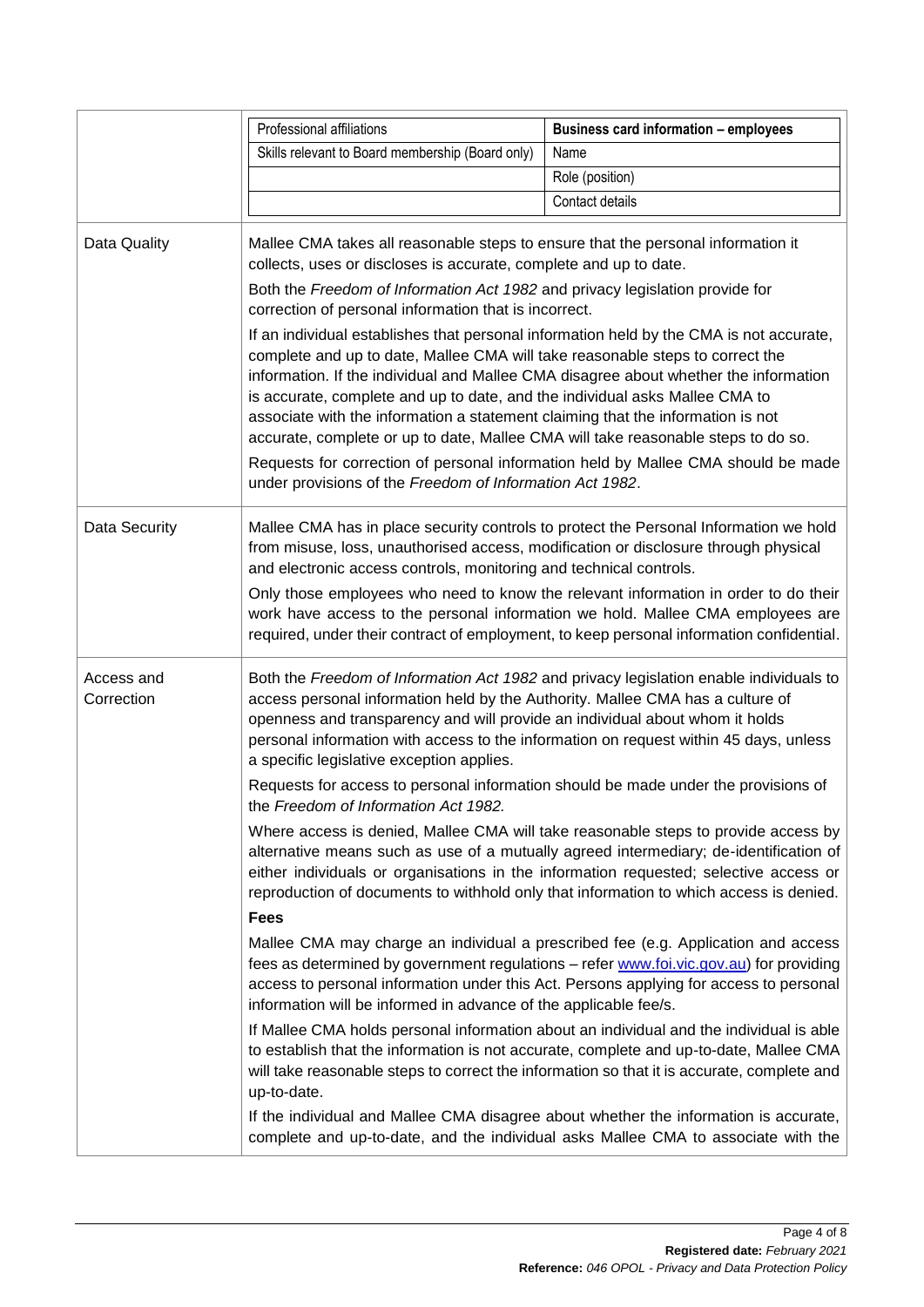|                                          | information a statement claiming that the information is not accurate, complete or up-<br>to-date, Mallee CMA will do so within seven days.                                                                                                                                                                                                                                                                                                                                                                                                                                                                                                                                                                         |
|------------------------------------------|---------------------------------------------------------------------------------------------------------------------------------------------------------------------------------------------------------------------------------------------------------------------------------------------------------------------------------------------------------------------------------------------------------------------------------------------------------------------------------------------------------------------------------------------------------------------------------------------------------------------------------------------------------------------------------------------------------------------|
| De-Identification                        | Where possible, we de-identify data when meeting our internal and external reporting<br>obligations.                                                                                                                                                                                                                                                                                                                                                                                                                                                                                                                                                                                                                |
| Anonymity                                | Wherever it is lawful and practicable, individuals have the option of not identifying<br>themselves when entering into transactions with Mallee CMA.                                                                                                                                                                                                                                                                                                                                                                                                                                                                                                                                                                |
| Disposal                                 | We securely destroy your Personal Information when we are legally permitted, in<br>accordance with the Public Records Act 1973 and applicable Retention & Disposal<br><b>Authorities</b> issued by Public Record Office Victoria.                                                                                                                                                                                                                                                                                                                                                                                                                                                                                   |
| <b>Trans-border Data</b><br><b>Flows</b> | Mallee CMA will ensure that if it sends personal information outside Victoria it remains<br>subject to privacy protections. Mallee CMA will first have confirmed that the recipient is<br>subject to (and accepts that it is subject to) an Australian state, territory, or<br>Commonwealth privacy law; or is subject to contract that imposes protections<br>equivalent to the IPPs; or that particular provisions under the Victorian IPPs apply. This<br>is particular important when considering the use of cloud providers who are hosted<br>overseas.                                                                                                                                                        |
| Sensitive Information                    | The information privacy principles establish higher levels of protection for sensitive<br>information, Mallee CMA does not normally collect such information. Mallee CMA also<br>does not normally collect health information other than in employee records, WorkCover<br>records and for the purposes of catering for people with special needs who are<br>participating in Mallee CMA activities. Where such information is collected it will be dealt<br>with in accordance with the Health Records Act 2014 (Vic).                                                                                                                                                                                             |
| Training                                 | Mallee CMA staff undergo regular privacy awareness training.                                                                                                                                                                                                                                                                                                                                                                                                                                                                                                                                                                                                                                                        |
| Website                                  | Mallee CMA collects some information on users of its website, which it uses for<br>statistical purposes - to estimate number of users, what information they access, and<br>to enable Mallee CMA to improve navigational functions.<br>Cookies are pieces of information that a website transfers to the hard disk of a computer<br>that is used to access Mallee CMA's website for recordkeeping purposes. Most web<br>browsers are set to accept cookies. Mallee CMA may use cookies to collect user<br>information as described above and to make the use of its web site services as<br>convenient as possible.<br>Stakeholders who do not wish to receive any cookies may set their browsers to refuse<br>them |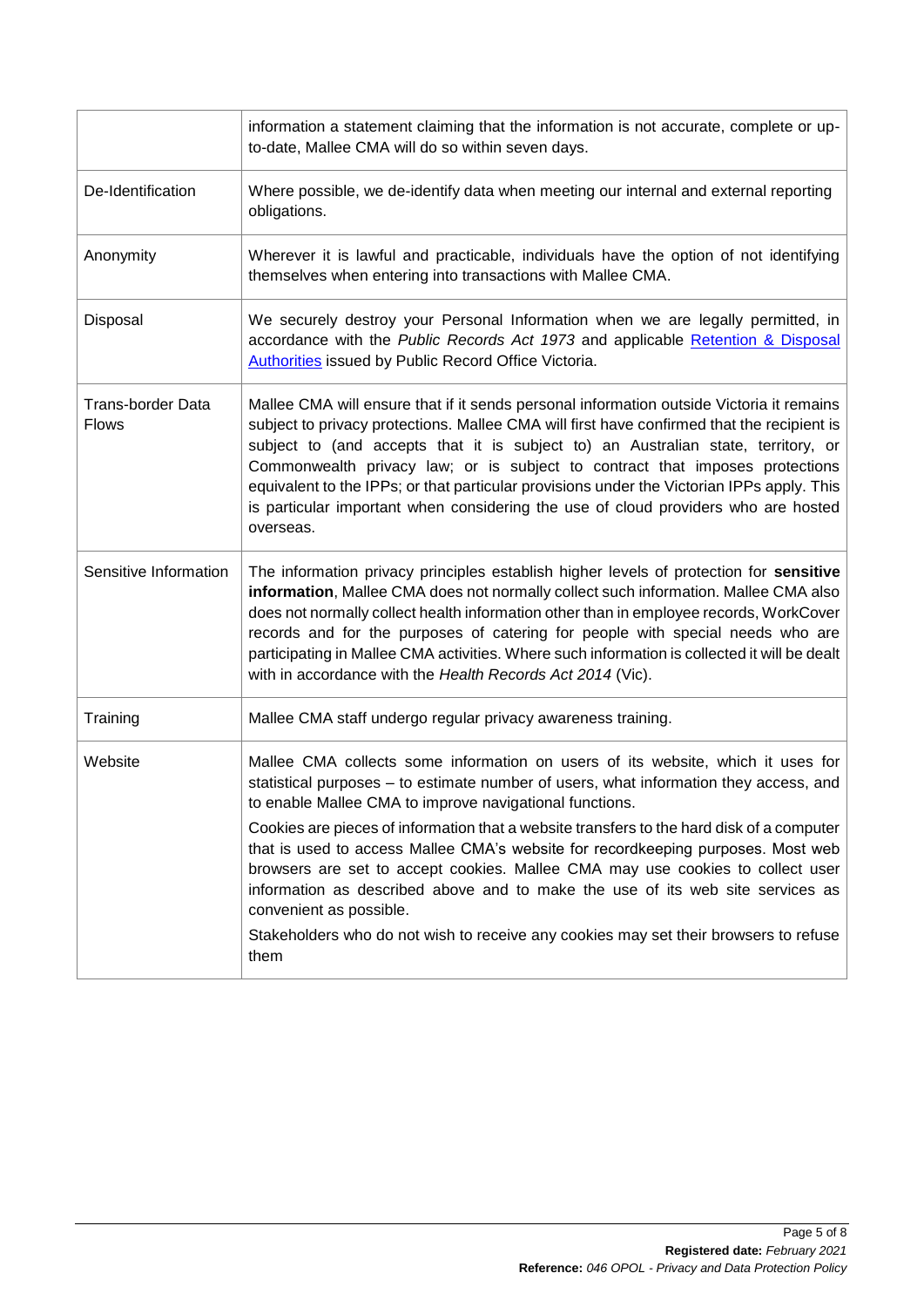# **5. Definitions**

| <b>Term</b>           | <b>Meaning</b>                                                                                                                                                                                                                                                                                                              |                                                                        |                                                  |
|-----------------------|-----------------------------------------------------------------------------------------------------------------------------------------------------------------------------------------------------------------------------------------------------------------------------------------------------------------------------|------------------------------------------------------------------------|--------------------------------------------------|
| Personal information  | Information or an opinion, whether true or not, and whether recorded in a material form<br>or not, about an identified individual, or an individual who is reasonably identifiable.                                                                                                                                         |                                                                        |                                                  |
|                       | A person's identity may be apparent even when their name is not included in the<br>information, depending upon the other data items included in the information and the<br>context in which the information is collected, used or disclosed. The context of the                                                             |                                                                        |                                                  |
|                       | provision of information and the connection or linking of data fields can change non-<br>identifying data into personally-identifying information.                                                                                                                                                                          |                                                                        |                                                  |
|                       | We may collect the following types of information which may be personally-identifying,<br>either alone or in combination:                                                                                                                                                                                                   |                                                                        |                                                  |
|                       | Name / Title / Gender                                                                                                                                                                                                                                                                                                       | <b>Tax File Number</b>                                                 | Health diagnosis                                 |
|                       | Date of birth                                                                                                                                                                                                                                                                                                               | Photograph                                                             | Ethnicity                                        |
|                       | E-mail address                                                                                                                                                                                                                                                                                                              | Driver's licence number                                                | Employee security pass<br>number                 |
|                       | Telephone or fax numbers                                                                                                                                                                                                                                                                                                    | Address                                                                | Employee logon ID                                |
|                       | Banking details, such as branch<br>location, account number and<br>funds available                                                                                                                                                                                                                                          | Customer service operator's<br>notes about a client and their<br>query | A performance appraisal report<br>on an employee |
| Unique identifiers    | A number assigned by an organisation to an individual to identify uniquely the individual<br>for the purposes of the organisation's operations. However, an individual's name or<br>Australian Business Number (ABN) is not an identifier.                                                                                  |                                                                        |                                                  |
| Sensitive Information | Information about a person's racial or ethnic origin, political opinions, religious or<br>philosophical beliefs, professional or trade association memberships, union<br>membership, sexual preferences or practices, or criminal record, that is also personal<br>information; and health information about an individual. |                                                                        |                                                  |

## **6. Accessing personal information and/or making a complaint**

Complaints or questions about privacy should be referred to Mallee CMA's Privacy and Data Protection Officer.

Individuals may also complain to the [Office of the Victorian Information Commissioner](https://ovic.vic.gov.au/privacy/for-the-public/complaints/) (**OVIC**). Mallee CMA will cooperate with OVIC Privacy Commissioner or Health Services Commissioner in any investigation, mediation or conciliation.

The Privacy and Data Protection Officer's details are:

| <b>Chief Finance Officer</b>          |                      |
|---------------------------------------|----------------------|
| Mallee Catchment Management Authority |                      |
| PO Box 5017                           |                      |
| Mildura VIC 3502                      |                      |
| Email:                                | foi@malleecma.com.au |
| Telephone:                            | $(03)$ 5051 4377     |
| Fax:                                  | (03) 5051 4379       |

For more information about your privacy rights see [https://ovic.vic.gov.au](https://ovic.vic.gov.au/privacy/for-the-public/your-privacy-rights/)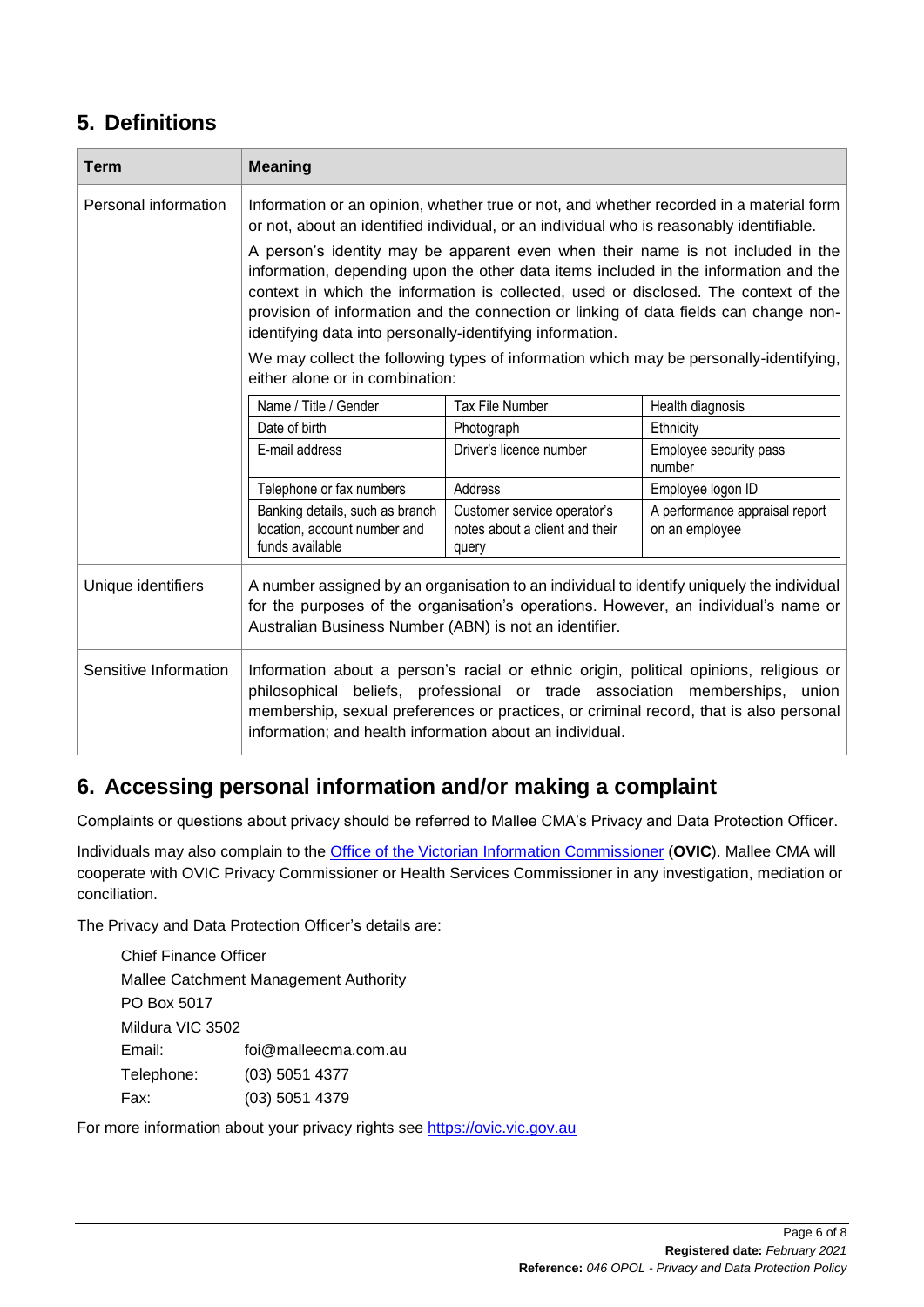## **7. Related Documents**

### **Internal**

GPOL 004 - [Public Interest Disclosures Policy & Procedure](https://malleecma.t1cloud.com/T1Default/CiAnywhere/Web/MALLEECMA/RedirectToFunction?sk.DocumentSetId=202&f=%24EMC.DOC.PROP.MNT&suite=ECM&h=i3OHKbbwee&t=1227DF42) GPOL 045 - [Code of Conduct Policy](https://malleecma.t1cloud.com/T1Default/CiAnywhere/Web/MALLEECMA/RedirectToFunction?sk.DocumentSetId=276&f=%24EMC.DOC.PROP.MNT&suite=ECM&h=tBe4nG74Fi&t=1227DF5A) OPOL 085 – [Record Management Policy](https://malleecma.t1cloud.com/T1Default/CiAnywhere/Web/MALLEECMA/RedirectToFunction?sk.DocumentSetId=16249&f=%24EMC.DOC.PROP.MNT&suite=ECM&h=7uFPytTOZR&t=1227DFA6) FORM 046-086 - [Application for Access to Personal Information](https://malleecma.t1cloud.com/T1Default/CiAnywhere/Web/MALLEECMA/RedirectToFunction?sk.DocumentSetId=118&f=%24EMC.DOC.PROP.MNT&suite=ECM&h=76OejoZtZs&t=1227DFCC) FORM 046-191 - [Privacy Complaint Form](https://malleecma.t1cloud.com/T1Default/CiAnywhere/Web/MALLEECMA/RedirectToFunction?sk.DocumentSetId=3697&f=%24EMC.DOC.PROP.MNT&suite=ECM&h=76OejoZtZs&t=1227DFCC) FORM 046-379 – [Information Release](https://malleecma.t1cloud.com/T1Default/CiAnywhere/Web/MALLEECMA/RedirectToFunction?sk.DocumentSetId=24947&f=%24EMC.DOC.PROP.MNT&suite=ECM&h=IWzrH4PRCS&t=1227E05C) Authorisation Form

### **External**

*Privacy and Data Protection Act 2014 Privacy Act 1988* (Cth) *Health Records Act 2001 Surveillance Devices Act 1999*

*Public Records Act 1973*

*Freedom of Information Act 1982*

*Charter of Human Rights and Responsibilities Act 2006*.